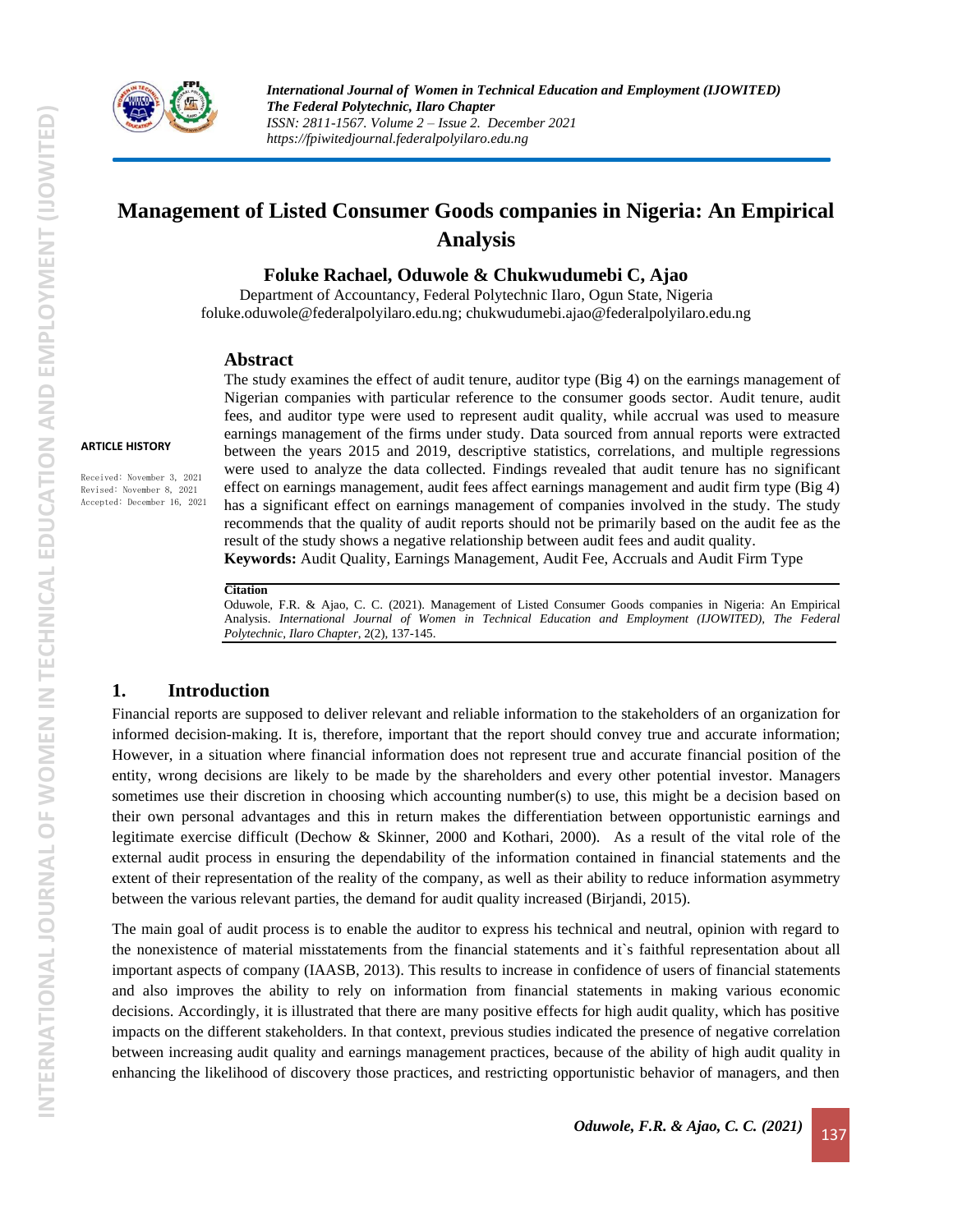

*International Journal of Women in Technical Education and Employment (IJOWITED) The Federal Polytechnic, Ilaro Chapter ISSN: 2811-1567. Volume 2 – Issue 2. December 2021 https://fpiwitedjournal.federalpolyilaro.edu.ng*

reducing those practices, as well as minimizing the level of manipulation in the annual profit (Okolie & Izedonmi, 2014; Kwon *et al.,* 2014; Birjandi *et al.,* 2015; Ching *et al.,* 2015; Goodwin and Wu, 2015; Nawaiseh *et al.,* 2016). This reflected positively on the decisions of the financial statement users like shareholders and potential investors.

Along the same line, previous studies indicated the positive effects of high audit quality on the market value of the company, and increasing stock returns, which represent a positive indicator about the company to investors (Okolie & Izedonmi, 2014; Aobdia *et al.*, 2015; Birjandi *et al.,* 2015). Also, one of the studies found that high audit quality has an effect on decreasing the cost of borrowing, which is reflected in increasing external funding opportunities for the company (Aobdia *et al.*, 2015). There are different reasons that motivate managers to manage reported earnings. According to extant literature, some of the reasons for earnings manipulation include increment in share prices (Schipper, 2018), meeting of performance-based competition target (Bergstresser & Philippon, 2016), avoiding debt covenant violations (DeFond & Jiambalvo, 2014), and manipulating earnings around equity offerings such as IPO and seasoned equity offerings. Though several reasons can be given for earnings management, Healy and Wahlen (2014) categorized these motives into four main groups. These are capital market incentives, management compensation contracts incentives, debt contract incentives, and political and regulatory requirements incentives. The relationship between reported accounting earnings and stock prices in the capital market has a potential influence on managers" ability to engage in earnings management.

In more advanced economies such as UK and US where the capital market is efficient, investors depend on analysts" forecasts in selecting the portfolio of their investments from potentially successful firms. Meeting analysts" expectations in such capital markets is very important. Firms which succeed in surpassing analysts" expectations attract higher returns on their stocks, even when it is likely that the expectations are reached through earnings manipulations (Bartov & Mohanram, 2014). Missing analysts" forecasts for instance, in efficient capital markets have severe negative consequences for stock returns of publicly traded firms (Matsunaga & Park, 2014). This is because investors consider firms which miss analyst forecasts as being riskier than those that meet forecasts expectations. Consequently, when pre-managed earnings are less than forecasted earnings, managers are likely to manage earnings upwards to boost reported earnings. On the other hand, when pre-managed earnings are above analysts" forecasts, managers manipulate earnings downwards to defer some returns to future reporting periods (Habbash, 2015). Management compensation contracts also provide incentives for earnings manipulation of firms. Agency theory suggests that management compensation contracts could align the interests of shareholders with managers and minimize agency costs such as earnings manipulation. This is because management compensation contracts serve as monitoring and bonding contracts between managers, and shareholders of the firm (Habbash, 2015). Management compensation contracts are often tied to accounting numbers to observe whether the contract conditions are breached or not. However, when managers" compensation is tied to financial performance, managers are likely to make accounting choices that increase income so as to maximize the value of their bonus rewards (Watts & Zimmerman, 1986). This implies that performance-based compensation plans have an unintended consequence over managers, as it motivates them to engage in earnings management to boost their rewards.

Previous research confirms the positive association between earnings-based compensation plans and managers' opportunistic behavior. For example, Healy (2015) found evidence that managers manage earnings so as to upsurge cash compensation when bonus rewards are tied to the financial performance of the firm. Also, Leuz, Nanda & Wysocki (2013) provided similar evidence in support of the association between performance-related reward and managers "opportunistic behavior. Therefore, management compensation plans tied to firm performance, provide incentives for managers to manipulate reported accounting earnings upwards in order to maximize their rewards at the expense of other stakeholders. Agency cost of debt to an organisation is reflected in the clash of interest between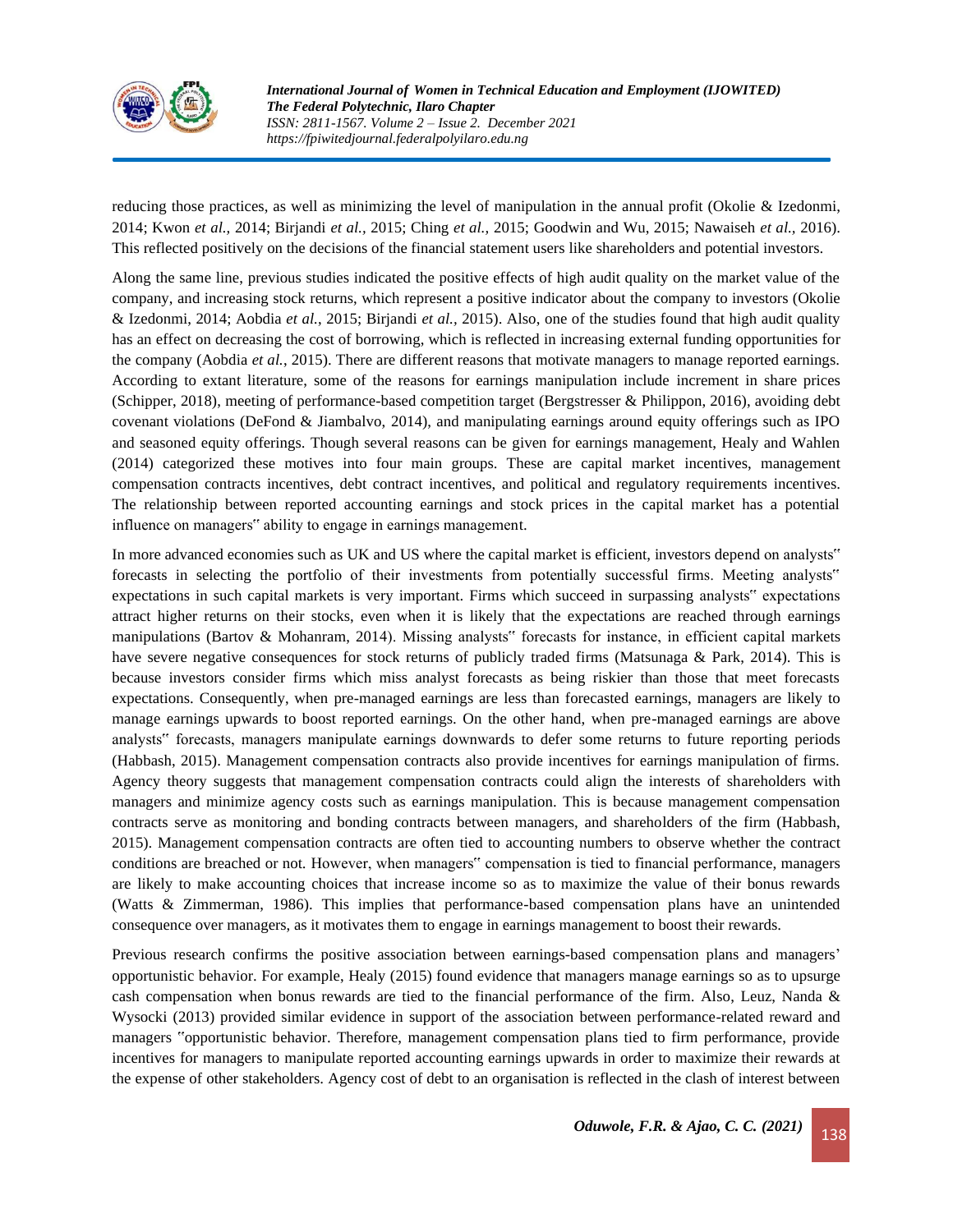

*International Journal of Women in Technical Education and Employment (IJOWITED) The Federal Polytechnic, Ilaro Chapter ISSN: 2811-1567. Volume 2 – Issue 2. December 2021 https://fpiwitedjournal.federalpolyilaro.edu.ng*

managers and shareholders. This cost as suggested by Jensen and Meckling (1976) must be monitored and while a bonding contract is signed such as writing restrictive covenants in debt agreements which includes payment of dividends by management, issue of new debt and allowing debt holders to demand early repayment of their debt before achieving the minimum accounting numbers may so as not to be borne by shareholders and managers (Habbash, 2010). Though debt is a cheap source of financing compared to equity, according to the debt covenant hypothesis (Watts & Zimmerman, 2017), more debts impose more restrictive conditions on the borrowing firm. The firm is therefore, under constant pressure to avoid violation of restrictive debts covenants associated with borrowing. But when highly indebted firms are close to violating these debt covenants, they resort to making income-increasing accounting choices to boost reported earnings (Bello & Yero, 2011) in a bid to avoid costs associated with debt violation. Managers of firms close to violating debt conditions are therefore, more likely to manipulate accruals in order to avoid costs associated with debt covenant violation.

Managers sometimes manage earnings because they are influenced by regulatory and political cost requirements. Regulatory requirements related to accounting numbers could provide the incentive for earnings management in public firms. Tight regulatory conditions in some countries put reporting firms under constant pressure and often influence them to manage reported earnings upwards. For instance, stringent listing requirements of some stock exchange provides incentives for earnings manipulation. Managers of firms listed on such exchanges often resort to manipulates earnings when they are close to violating listing regulations in order to remain listed on the stock exchange. Empirical evidence such as Haw, Qi, Wu & Wu (2015) and Johnson and Rock (2015) supported the positive relationship concerning regulatory requirements and earnings management of public firms. The relationship between political costs and managerial opportunism is confirmed by many empirical studies such as Guay (2010), Kurdi (2010), Chen, Li, Liang & Wang (2011) and Braam, Nandy, Weitzel & Lodh (2015).

The stakeholder theory views the firm as a nexus of relationships. Freeman (1984), cited in Schilling (2000) defines a stakeholder as "any group or individual who can influence or is influenced by the achievement of the organization's objectives". In the words of Clarke (2014), stakeholder theory defines the firm as multilateral agreements between the enterprise and its multiple stakeholders. Unlike the agency theory which reduces the stakeholders in a firm to only shareholders and managers, stakeholder theory views the firm as comprising more than two stakeholders (e.g. employees). A company's employees, managers and owners (regarded here as internal stakeholders) have a relationship with the company which are established over the years. Customers, suppliers and the community (here referred to as external stakeholders) also have a very important relationship with the organisations. This relationship too could be guarded by formal and informal rules which the organisations need to obey. Thus, stakeholder theory recognizes the fact that business organisations and the society are interdependent. The firm hence serves a broader social purpose than its responsibilities to only shareholders and managers as proposed by the agency theory (Kiel & Nicholson, 2013).

Habbash (2015) investigated the effect of external auditor quality and corporate governance attributes on earnings management in UK. Using a sample of 350 companies on London Stock Exchange to investigate the relationship between external audit attributes and earnings management, the study documented evidence that independent and specialized external auditors are negatively associated with earnings management of the sampled firms at significant levels. The result suggested that both auditor independence and auditor industry specialists impact negatively on earnings management of UK firms. Findings from the study may not apply to Nigerian companies generally due to different economic and legal conditions faced by companies in the two countries.

Gerayli, Yanesari & Ma'atoofi (2017) investigated the relationship between audit quality and earnings management in Iran using 540 companies between 2004-2015. The dependent variable, discretionary accruals was estimated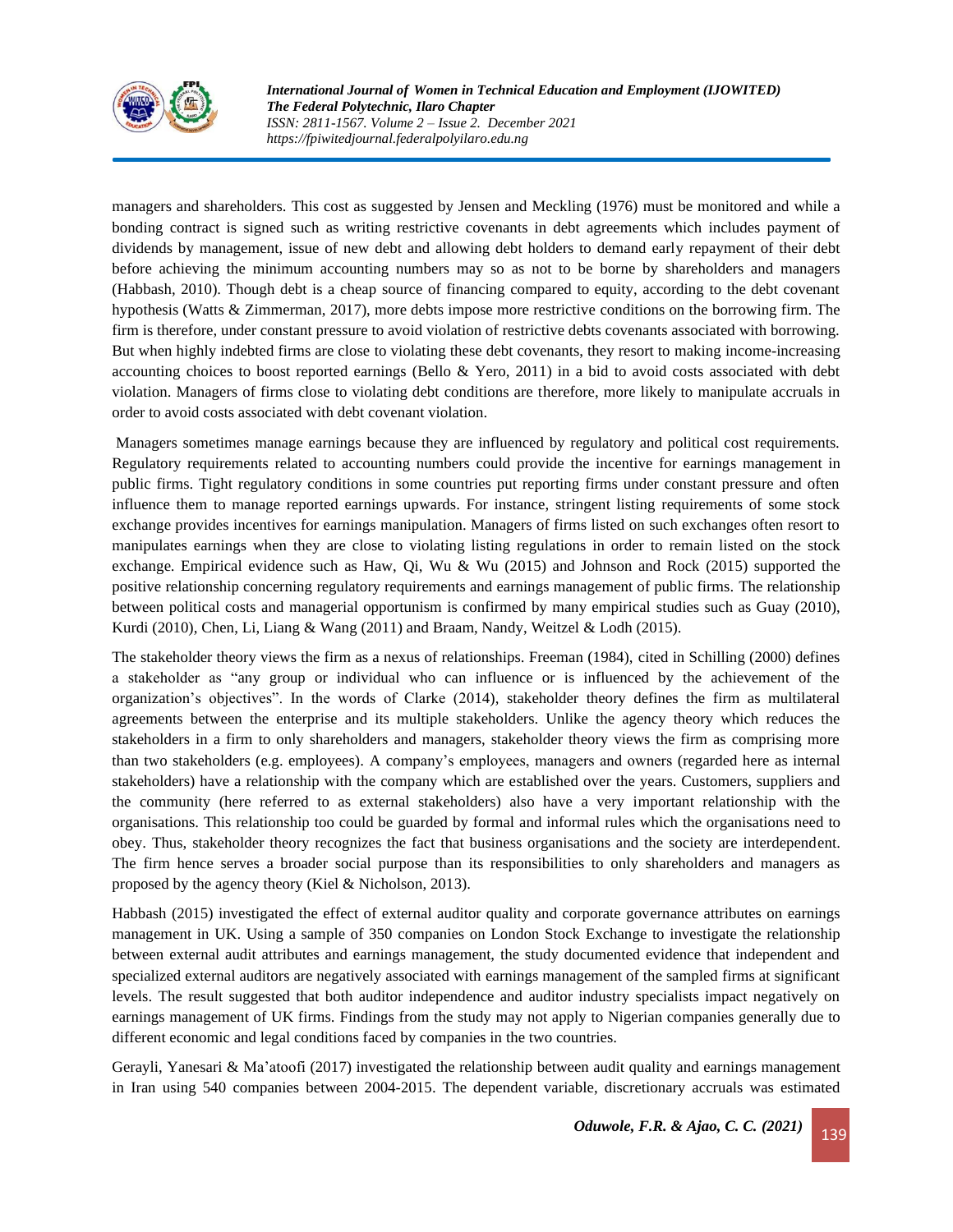

*International Journal of Women in Technical Education and Employment (IJOWITED) The Federal Polytechnic, Ilaro Chapter ISSN: 2811-1567. Volume 2 – Issue 2. December 2021 https://fpiwitedjournal.federalpolyilaro.edu.ng*

using the modified-Jones model (Dechow, Sloan & Sweeney, 2015) while multiple regression analysis was used to analyze the data collected. The findings indicated that discretionary accruals are negatively related to auditor size, auditor industry specialization and auditor independence measured by audit fees. The result implies that firms audited by high quality auditors are more likely to have less discretionary accruals than firms audited by lower quality auditors. The study is limited because even though both Iran and Nigeria are developing economies, the findings of the study may not apply to oil marketing companies in Nigeria due to some peculiar economic, sectoral and legal differences in the two countries. Additionally, the study excluded audit committee attributes from the measurement of audit quality and so failed to test the interaction effect of internal and external governance variables on earnings management of firms.

Hegazy (2015) examined the effect of audit firm specialization on earnings management in Egyptian firms. A sample of seventy (70) auditors, comprising both specialist auditors and non-specialist auditors were given a common task with the same time to perform under the supervision of a professor of auditing and three (3) senior practicing auditors. Findings at the end of the experiment indicated that industry specialists restrain earnings management not better than non-specialist auditors. The study is however, limited because even though both Egypt and Nigeria are developing economies, differences still exist that could make the findings of the study not applicable to listed oil marketing in Nigeria. Besides, extending the sample size of the study beyond seventy (70) auditors may likely change the outcome of the study. Also, the non-scientific selection of the study sample makes the study findings doubtful.

In another study, Yasar (2013) assessed the impact of audit quality on earnings management of companies listed on Turkish Stock Exchange for the period 2003-2007. Empirical evidence from the regression analysis indicated that a positive relationship exists between audit firm size and discretionary accruals of manufacturing firms in Turkey. This evidence implies that audit quality does not constrain earnings management in Turkey. The result of the study is however, limited because given the economic differences between Turkey and Nigeria findings from the study are not likely to apply to oil companies in Nigeria. Also, the study focused on only audit firm size and excluded many important attributes of audit quality such as auditor industry specialization which extant literature suggests could mitigate earnings management.

Some of the studies carried out on the audit quality and the management of earnings include Imen & Pascal (2014), Lin & Hwang (2010) and Habbash (2010) which were conducted in UK, Australia and Europe respectively. However, most studies carried out in developing countries including Nigeria did not make use of audit firm type (Big 4) as an audit attribute. To the best of the researchers' knowledge, some studies conducted in developed countries such as (Lin & Hwang, 2010; Imen & Pascal, 2014; Habbash, 2010) and one Nigerian study conducted by Abubakar (2014) made use of is audit firm type (Big 4) to represent audit quality.

With particular reference to the importance of the contribution of the consumer goods companies to the economy of Nigeria and the fact that the sector has been labeled with manipulative tendencies, it becomes necessary to study the earnings management behaviour of the sector and estimate the extent of this association. The current study is an attempt to further assess the impact of external audit quality on earnings management of listed consumer goods firms in Nigeria using audit firm type (Big 4), audit tenure, and audit fees as the measurement of audit quality and accruals quality as a proxy for earnings management with data from some listed consumer goods firms in Nigeria. Therefore, it aims at assessing the impact of audit quality on the management of earnings of Nigerian firms with particular reference to the consumer goods sector using proxies such as audit tenure, audit fees, and audit firm type (Big 4).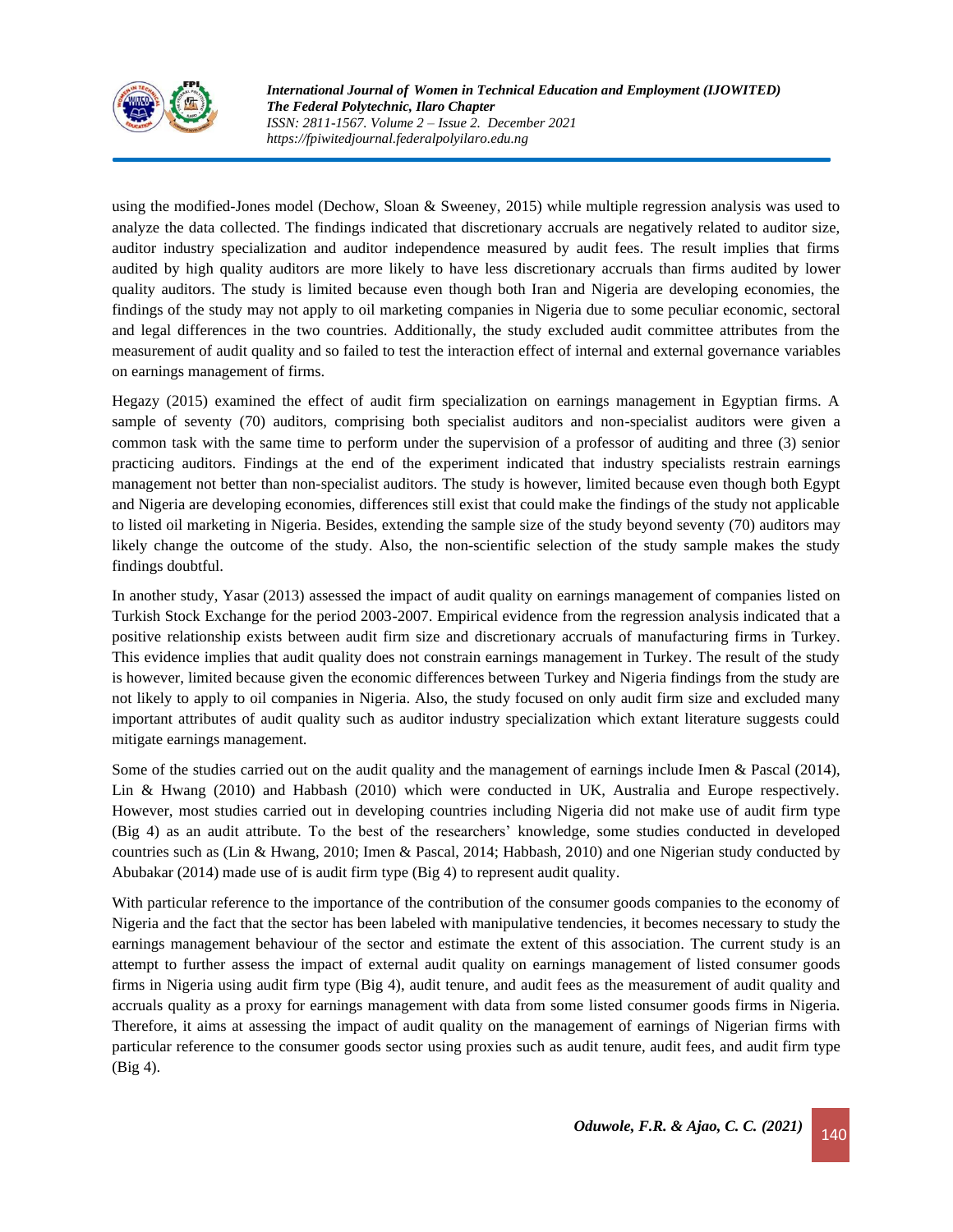

# **2. Materials and Methods**

This study employs the descriptive statistics research design (such parameters as range, mean, standard deviation, correlation, and regression analysis) for an adequate description of the data collected, to assess the relationship between the variables and to evaluate the impact of independent variables on the dependent variable. All the twentyfour (24) listed consumer goods companies in the Nigerian Stock Exchange (as of 31st December 2019) formed the population of this study. The study selected a sample size of five (5) companies using the judgmental sampling technique because of easy availability of data to enhance the research work. Data for the study were sourced from the Published Financial Reports and Accounts of selected consumer goods companies from 2015 – 2019 which covered over a period of five (5) years. The annual reports and accounts are sourced from an internet database and the Nigerian Stock Exchange Fact Book. Data extracted were then analysed through descriptive statistics and inferential statistics on SPSS (Statistical Package for Social Sciences).

### **Model Specification**

The proxy of earnings management is estimated as a function of proxies of audit quality, which have been defined in the study as: Audit Tenure (AT), Audit Fees (AF), and Audit firm type (Big 4). On the other hand, earnings management is represented by Discretionary Accruals (DA). OLS (Ordinary Least Square) regression that was used to assess the relationship is as follows:

 $DA = \alpha + \beta_1AT + \beta_2AF + \beta_3 AFT + \mu$ 

Where;

D.A = Discretionary Accruals  $A.T = Audit Tenure$  $A.F = \text{Audit Fees}$  $AFT =$  Audit firm type (Big 4)  $\mu$  = Error term.

### **3. Results**

The variables are defined in a multiple regression model for the secondary data and the relationship between them is ascertained. The interpretation of the data shows the usefulness of the data for the research topic.

**Table 1:** Descriptive Results

| -                  | N  | <b>Mean</b> | <b>Std. Deviation</b> |
|--------------------|----|-------------|-----------------------|
| DA                 | 15 | $-.0179$    | 1.69678               |
| AT                 | 15 | 10.0000     | 2.23607               |
| AF                 | 15 | 5.4345      | 1.19078               |
| AFT                | 15 | .8667       | .35187                |
| Valid N (listwise) | 15 |             |                       |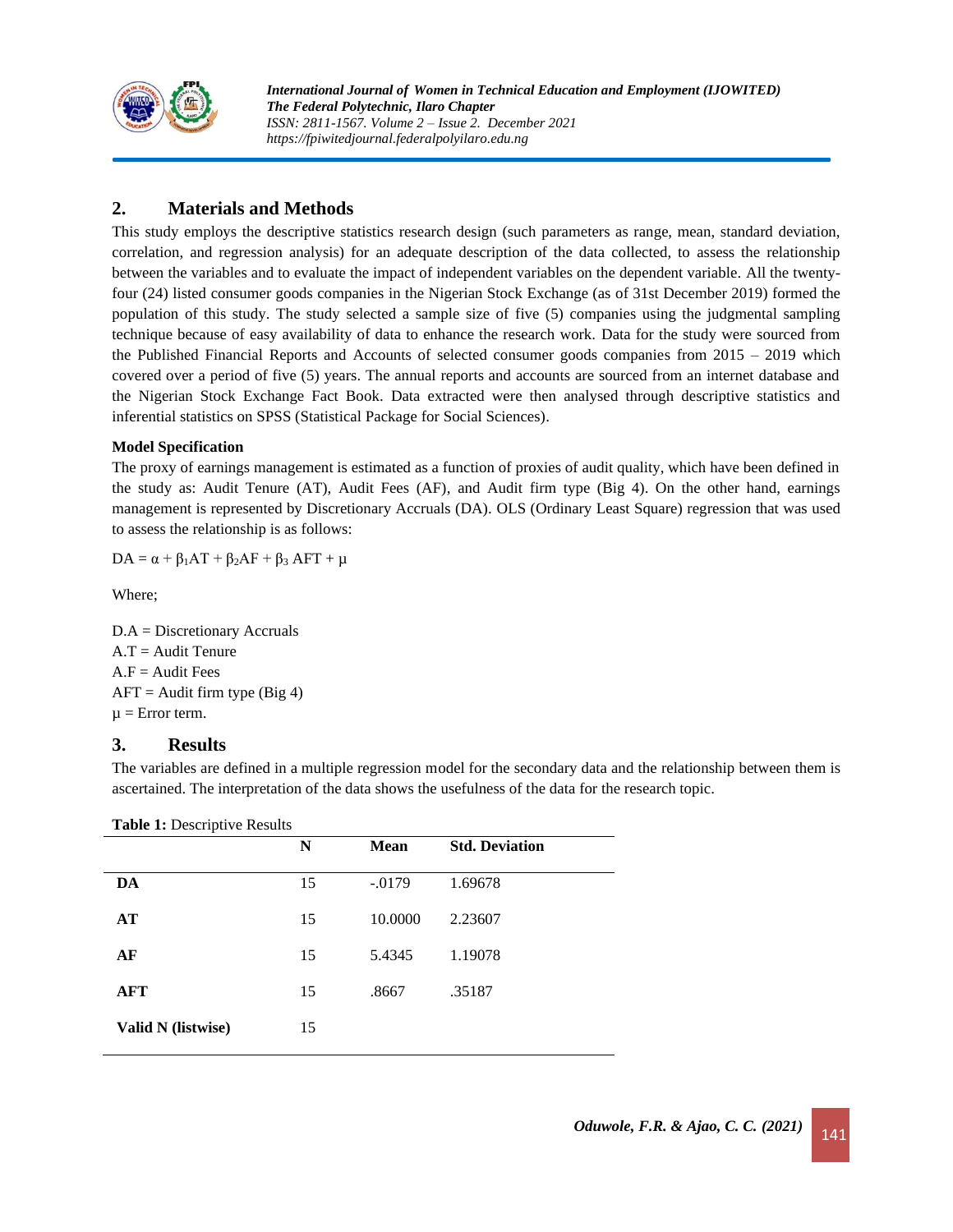

The table presents the result of the mean and standard deviation of the variables. From the mean, it is observed that AT is a good predictor of DA with the mean of 10.0000 compared to 5.4345 and 0.8667 for AF and AFT respectively. This means that the statement with the highest mean can best be used to predict the dependent variable.

#### **Table 2:** Analysis of Variance

| Model                                  |                           | Sum     | of | DF | Mean Square | F     | Sig.              |
|----------------------------------------|---------------------------|---------|----|----|-------------|-------|-------------------|
|                                        |                           | Squares |    |    |             |       |                   |
|                                        | Regression                | 19.509  |    |    | 6.503       | 3.439 | .056 <sup>b</sup> |
|                                        | Residual                  | 20.798  |    | 11 | 1.891       |       |                   |
|                                        | Total                     | 40.307  |    | 14 |             |       |                   |
|                                        | a. Dependent Variable: DA |         |    |    |             |       |                   |
| b. Predictors: (Constant), AFT, AF, AT |                           |         |    |    |             |       |                   |

The table above shows a significance level of 0.56 which implies that the variables tested is significantly insignificant as the result is slightly above 0.5 of the approved significance level at 95% confidence level.

#### **Table 3:** Correlation Results

|            |                     | DA      | AT   | AF   | <b>AFT</b> |
|------------|---------------------|---------|------|------|------------|
| DA         | Pearson Correlation |         | .220 | .467 | $-.227$    |
|            | Sig. (2-tailed)     |         | .432 | .079 | .416       |
|            | N                   | 15      | 15   | 15   | 15         |
| AT         | Pearson Correlation | .220    | 1    | .071 | .363       |
|            | $Sig. (2-tailed)$   | .432    |      | .801 | .183       |
|            | N                   | 15      | 15   | 15   | 15         |
| AF         | Pearson Correlation | .467    | .071 |      | .294       |
|            | Sig. (2-tailed)     | .079    | .801 |      | .287       |
|            | N                   | 15      | 15   | 15   | 15         |
| <b>AFT</b> | Pearson Correlation | $-.227$ | .363 | .294 |            |
|            | $Sig. (2-tailed)$   | .416    | .183 | .287 |            |
|            | N                   | 15      | 15   | 15   | 15         |

#### **Table 4:** Regression Result

| Model | <b>Unstandardized Coefficients</b> |          | Standardized |              | Sig.     |      |  |
|-------|------------------------------------|----------|--------------|--------------|----------|------|--|
|       |                                    |          |              | Coefficients |          |      |  |
|       |                                    | B        | Std. error   | Beta         |          |      |  |
|       | (constant)                         | $-5.235$ | 2.300        |              | $-2.276$ | .044 |  |
|       | AT                                 | .283     | .177         | .373         | 1.601    | .138 |  |
|       | AF                                 | .854     | .323         | .599         | 2.642    | .023 |  |
|       | AFT                                | $-2.597$ | 1.171        | $-.539$      | $-2.218$ | .049 |  |
| a.    | Dependent Variable: DA             |          |              |              |          |      |  |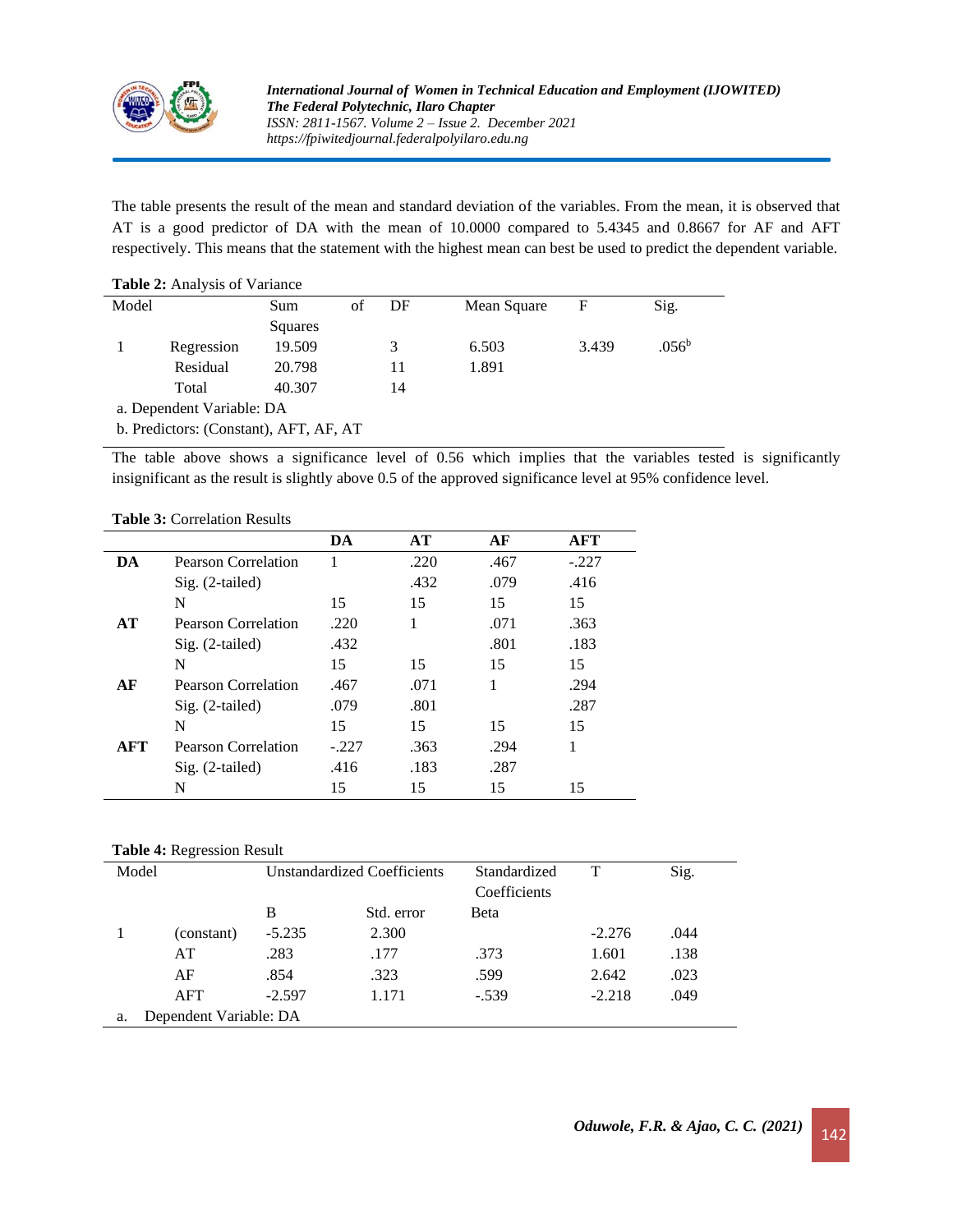

# **4. Discussion**

Table 5 above shows the coefficients of the model. The model, which is given as:

$$
DA = \alpha + \beta_1 AT + \beta_2 AF + \beta_3 AFT + \mu
$$

It can be described as follows:

*DA = -5.235* + 0.283AT + *0.854AF -2.597AFT + μ*

A positive relationship is revealed in the regression table above among AF, AT and DA. Meanwhile AFT and DA show a negative association with each other. The implication of this is that a unit rise in AF and AT will cause about 0.283 and 0.854 increases in DA respectively. However, a unit increase in AFT will cause DA to decrease by 2.597. Their probability values are shown as 0.138, 0.023 and 0.049 respectively. The probability value for AT is insignificant at 5% significant level while that of AF and AFT are significant at 5% significant level.

#### **Interpretation of Results**

The result of the analysis can be given below as:

#### **Hypothesis one**

**Ho1:** Audit tenure has no significant effect on earnings management of listed consumer goods firms in Nigeria

Table 5 presented earlier is considered suitable to treat the research assumption stated above. From the coefficient table, the probability value is shown as 0.138, which can be interpreted to be statistically insignificant as the value derived is greater than 5% significance level. It can therefore be concluded here that audit tenure has no significant relationship with earnings management of the companies studied. The result of this study is supported by the studies of Chinwe & Chinwuba (2015), Adeyemi *et al.* (2015), Molik, Mir, Mclver & Bepari (2013), Rohaida (2015) and Zhou & Guan (2014).

**Ho2:** Audit fee does not affect earnings management of listed consumer goods firms in Nigeria

The regression table reveals an Audit fee (AF) of 0.023 which can be interpreted to be statistically significant as the value derived is less than 5% significance level. With this, the researcher, therefore, rejects the null hypothesis and concludes that audit fee affects earnings management of listed consumer goods firms in Nigeria. This goes in line with the study conducted by Amahalu and Ezechukwu (2017), Enofe *et al.* (2013) and Chinwe & Chinwuba (2015) but against the findings of Adeyemi *et al.* (2015) and Tyokoso & Tsegba (2015).

**Ho3:** Audit firm type (Big 4) has no significant relationship with earnings management of consumer goods companies.

The regression table shows an Audit Firm Type (AFT) of 0.049 which can be interpreted to be statistically significant at 5% significance level. This means that the relationship between Audit Firm Type and Earnings management is statistically significant which can be supported by the studies conducted by Rohaida (2015), Zhou and Guan (2014), Karimi & Gerayli (2014) and Memis (2018) but not in line with that of Chinwe & Chinwuba (2015), Adeyemi *et al.* (2015) and Tyokoso &Tsegba (2015).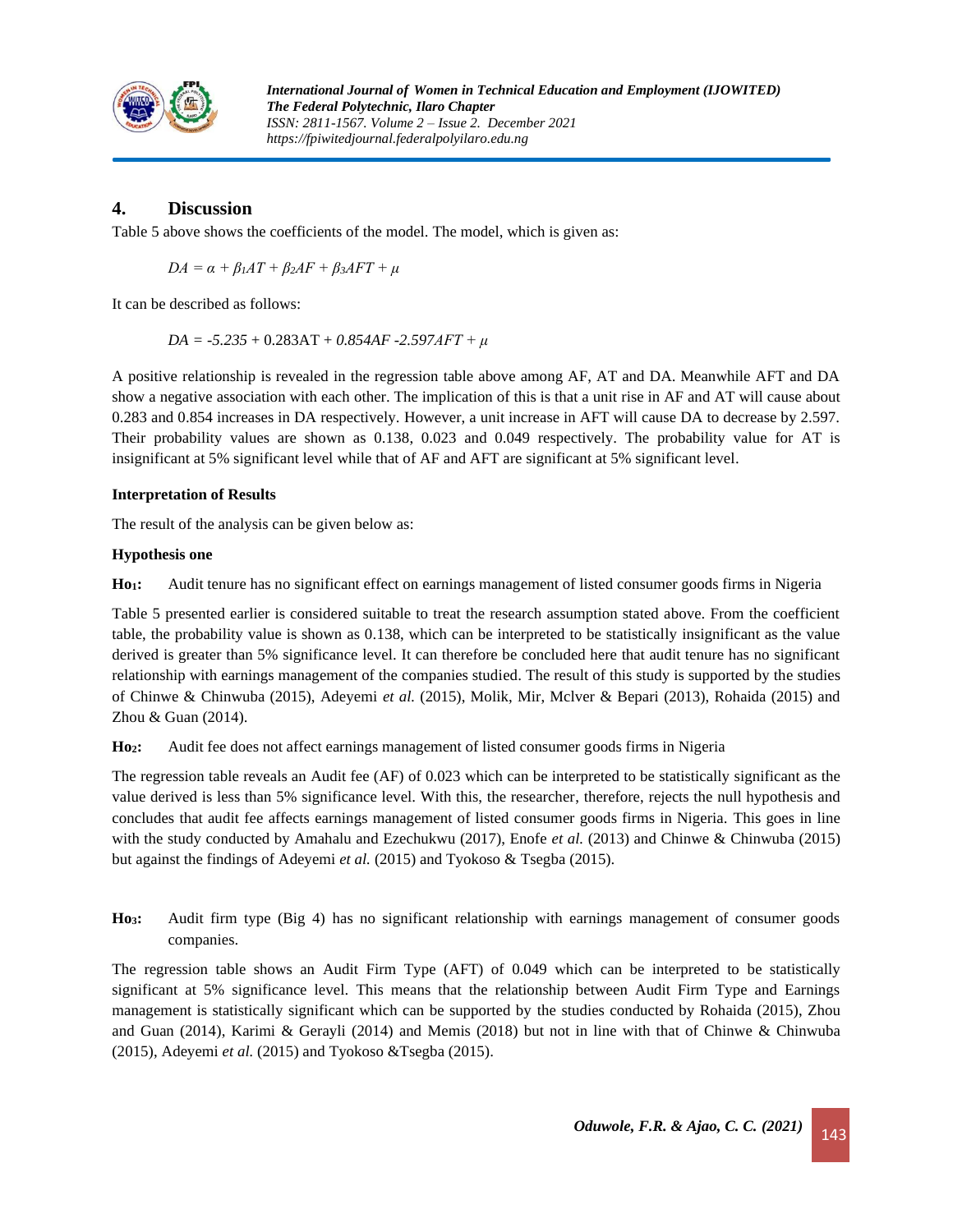

# **5. Conclusion**

The findings reveal that audit tenure has a probability value shown as 0.138, which was interpreted to be statistically insignificant as the value derived is greater than 5% significance level. With this, the researcher concludes that audit tenure cannot be relied upon in the prediction of earnings management. In addition, it is revealed that the audit fee has a sig-value of 0.023, which was interpreted to be statistically significant at 5% significance level. As a result of this, one can conclude that earnings management (represented by discretionary accrual) of the selected firms cannot be predicted with the use of audit fees.

Lastly, the findings reveal that audit quality represented by audit firm type (AFT) has a probability value of 00.049 which can be interpreted to be statistically significant at 5%. The researchers, therefore, conclude that audit firm type (Big 4) has an influence on the variable tested under study.

## **References**

- Adeniyi, S. I. & Mieseigha, L. G. (2013). Audit tenure: An assessment of its effects on audit quality in Nigeria. *International Journal of Academic Research in Accounting, Finance and Management Science*, 3(3), 275 – 283.
- Adeyemi, S. B. & Uadiale, O. M. (2010). The impact of firm characteristics and corporate governance variables on audit fees in Nigeria. *Nigeria Journal of Management Studies* 10 (2), 1-22.
- Barzegar, B. and Salehi, M., (2018). Re-emerging of agency problem: Some evidences from practicing non-audit services by external auditors. *ICFAI Journal of Audit Practice*, 5(2).
- Bergstresser, D., & Phiippon, T. (2016). CEO incentives and earnings management. *Journal of Financial Economics*, 8(4), 511-529.
- Chen, Yi-Pei Liu, & Chu-Yang Chien. (2016). The association between auditor quality and human capital. *Managerial Auditing Journal*. 24(6), 523-541.
- DeAngelo, L. E. (1981). Auditor size and audit quality. *Journal of Accounting and Economics*, 3, 183-199.
- Eisenhardt, K. M. (2019). Agency theory: An assessment and review. *Academy of Management Review* 14(1), 57- 74.
- Fields, T.D., Lys, T.Z. & Vincent, L., (2015). Empirical research on accounting choice. *Journal of Accounting and Economics,* 1(3), 255-307.
- Habbash, M., (2010). The effectiveness of corporate governance and external audit on constraining earnings management practice in the UK (Doctoral dissertation, Durham University).
- Healy P.M & Walhen, J.M. (2019). A review of the earnings management literature and its implications for standard setting. *Accounting Horizon,* 13(4), 365-383.
- Healy, P., (1985). The effect of bonus schemes on accounting decisions. Journal of Accounting and Economics 7, 85-107.
- Jensen, M. & W. Meckling (1976): Theory of the firm: managerial behavior, agency costs and ownership structure. *Journal of Financial Economics*, 3(1), 305-360